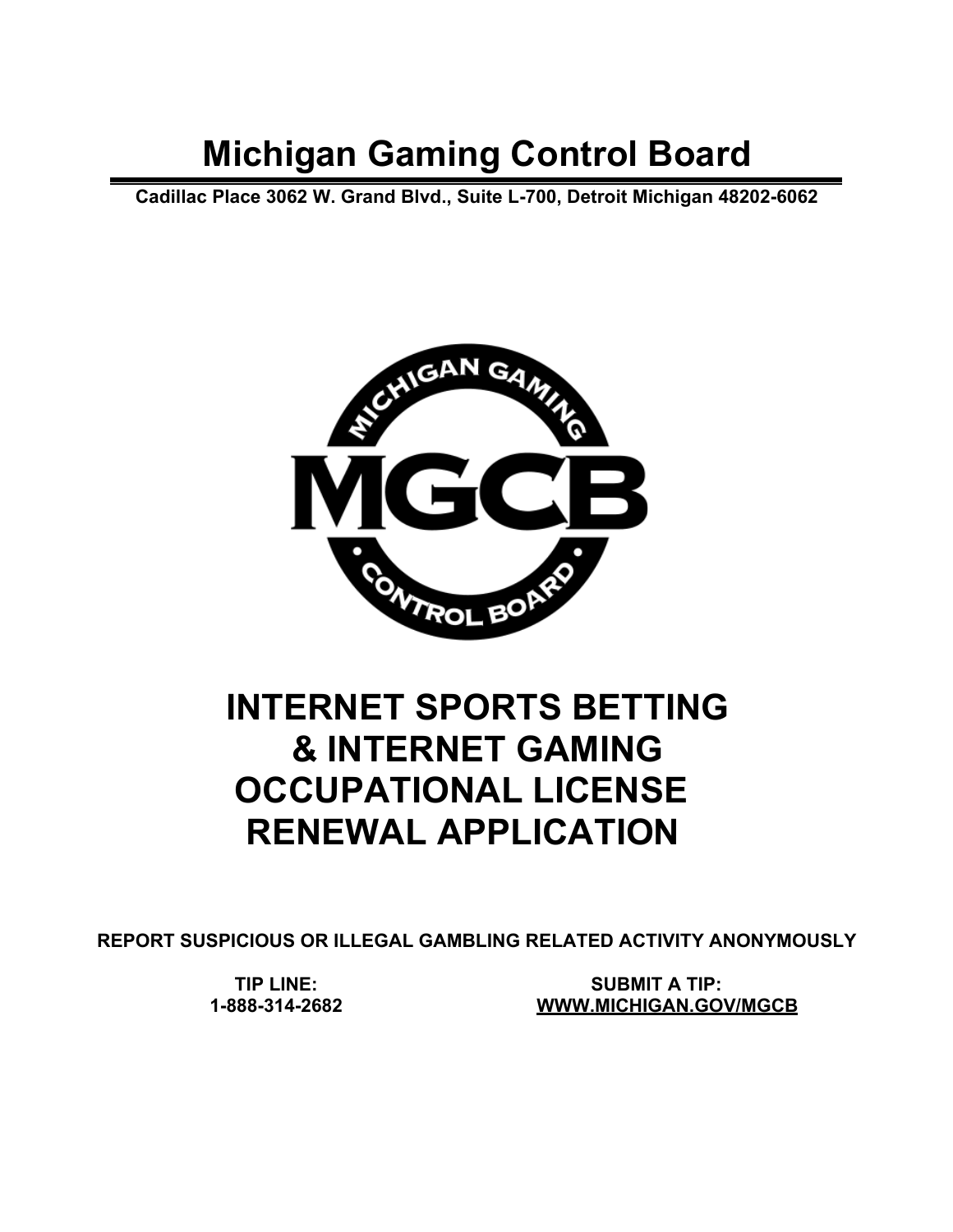For the purposes of this renewal application, the term "licensee" means the person applying for the renewal of his or her occupational license.

The licensee must provide all information, documents, materials, and certifications at the licensee's sole expense. The licensee will be billed for any additional cost incurred by the Michigan Gaming Control Board (Board) during the course of any background investigation. Failure to provide information could result in denial or delay in the processing of this application. The Board, in its discretion, may hereafter require the licensee to furnish additional information or complete and submit additional forms.

The licensee should respond to the questions contained herein to the best of his/her knowledge. Any misrepresentation or omission is grounds for denial of the application.

#### **INSTRUCTIONS**

Complete the application form**.** Answer all questions. If a question is not applicable, indicate **NA**.

If you need more space to answer any of the questions attach additional pages as necessary.

#### **A notary public must certify your signature, on Attachment A, the verification page.**

The license renewal fees is \$250. Payment may be made by cashier's check, certified check, company check, or money order made payable to the "State of Michigan". **DO NOT SEND CASH**. The fee isnon-refundable.

The renewal application form and license renewal fee must be submitted **at least 30 days prior to the expiration of your occupational license**.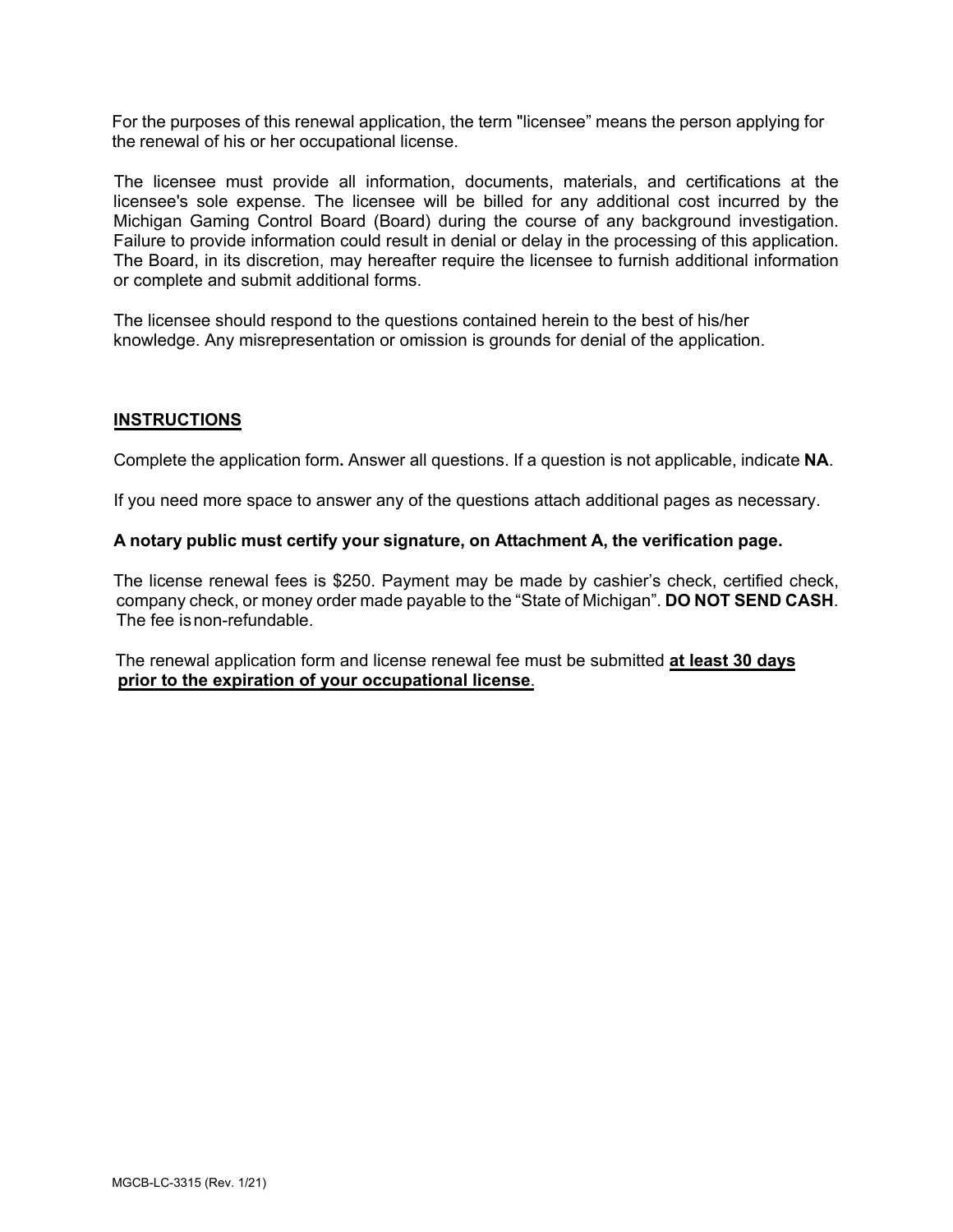## **Please PRINT or TYPE all information**

|                                                                                                                                                                                                                               | What license type are you renewing? Internet Sports Betting $\Box$ Internet Gaming                             |        |
|-------------------------------------------------------------------------------------------------------------------------------------------------------------------------------------------------------------------------------|----------------------------------------------------------------------------------------------------------------|--------|
|                                                                                                                                                                                                                               |                                                                                                                |        |
|                                                                                                                                                                                                                               | Current Employer: ______________________Current Position: ______________________                               |        |
| Name: Name and the service of the service of the service of the service of the service of the service of the service of the service of the service of the service of the service of the service of the service of the service |                                                                                                                |        |
| First                                                                                                                                                                                                                         | Last                                                                                                           | Middle |
| Address: _____________________                                                                                                                                                                                                |                                                                                                                |        |
| <b>Street</b>                                                                                                                                                                                                                 | City<br>MI                                                                                                     | Zip    |
|                                                                                                                                                                                                                               | Primary Telephone: ________________________________Alternative Number: _____________________________           |        |
|                                                                                                                                                                                                                               | Primary Email: No. 2014 19:30 AM ANN ANN ANN AN AIR AN AIR AN AIR AN AIR AN AIR AN AIR AN AIR AIR AN AIR AIR A |        |
|                                                                                                                                                                                                                               |                                                                                                                |        |

## *Please answer the following questions as they relate to you since the time you submitted your initial application or last renewalapplication*

1. Are you current in filing all required income tax returns?

No Yes If you answered **no**, please explain.

2. Are you delinquent in the payment of any federal, state or city tax required under law?

| L<br>N٥ |  |
|---------|--|
|         |  |

es If you answered **yes**, please explain and submit documentation from the tax authority indicating the delinquency.

3. Since your last application, have you had any court or formal proceeding filed against you to adjust, defer, suspend or otherwise work out the payment of any debt, including garnishment of wages?

No Yes If you answered **yes**, please explain and submit relevant documentation.

4. Since your last application, have you filed a proceeding for bankruptcy?

No Yes If answered **yes** to this question, please submit a complete copy of the bankruptcy petition and discharge.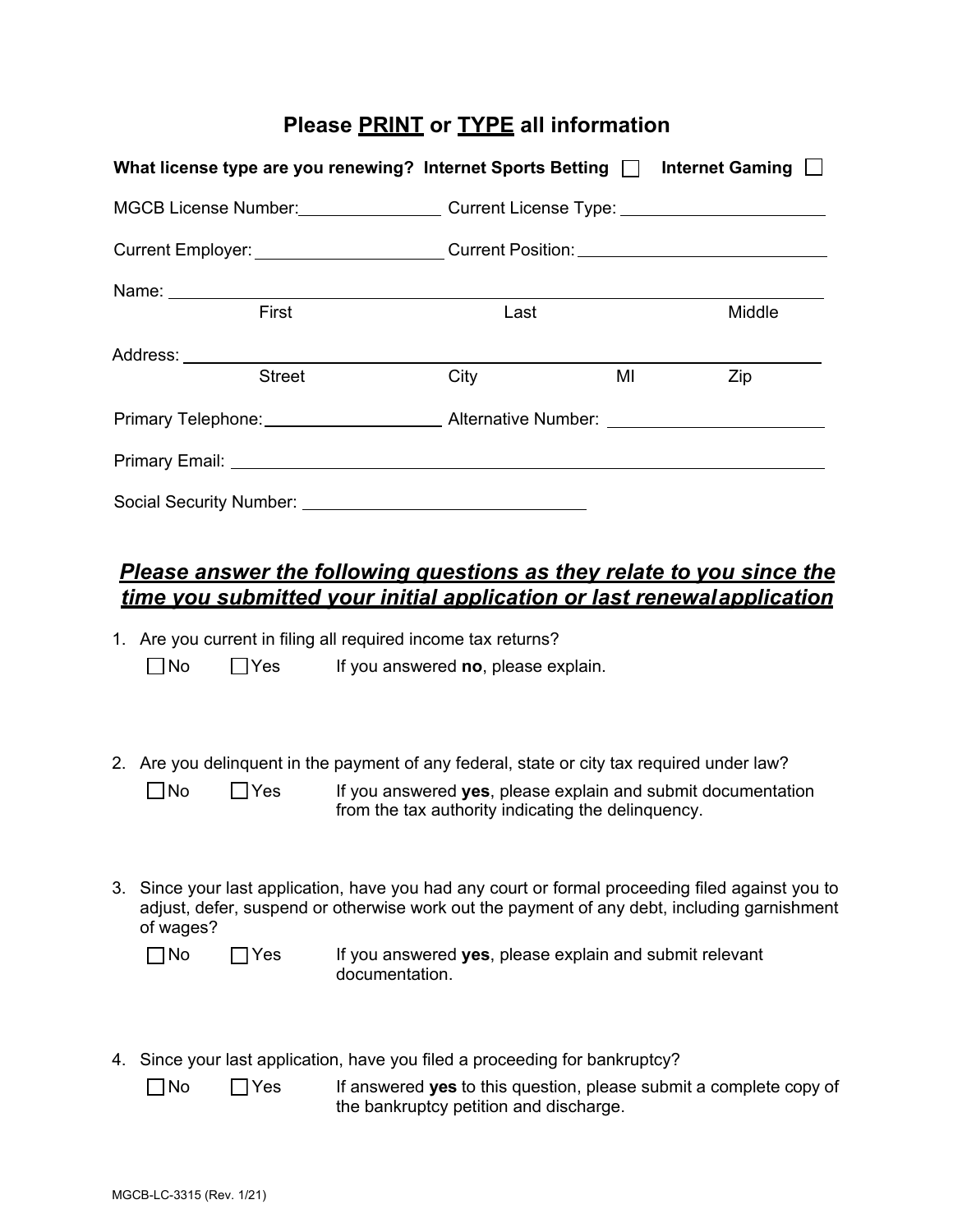dishonesty, theft, or fraud in any state? 5. Since your last application, have you been convicted of a misdemeanor involving gambling,

| $\Box$ No | $\Box$ Yes | If yes, please explain and submit a final court disposition for each |
|-----------|------------|----------------------------------------------------------------------|
|           |            | charge.                                                              |

6. Since your last application, have you been indicted, charged, arrested, convicted, plead guilty, no contest, or forfeited bail for any felony or misdemeanor offense in any jurisdiction?

| $\square$ No | $\Box$ Yes | If yes, please explain and submit final court dispositions for all |
|--------------|------------|--------------------------------------------------------------------|
|              |            | cases.                                                             |

7. Since your last application, have you had any criminal conviction, either felony or misdemeanor, dismissed, expunged, or set aside under the laws of any jurisdiction?

| $\Box$ No | $\Box$ Yes | If yes, please explain and submit final court dispositions for all |
|-----------|------------|--------------------------------------------------------------------|
|           |            | cases.                                                             |

8. Since your last application, have you had any gaming license or permit issued to you in any jurisdiction suspended, restricted, or revoked?

| $\Box$ No | $\Box$ Yes | If you answered yes, please explain. |
|-----------|------------|--------------------------------------|
|-----------|------------|--------------------------------------|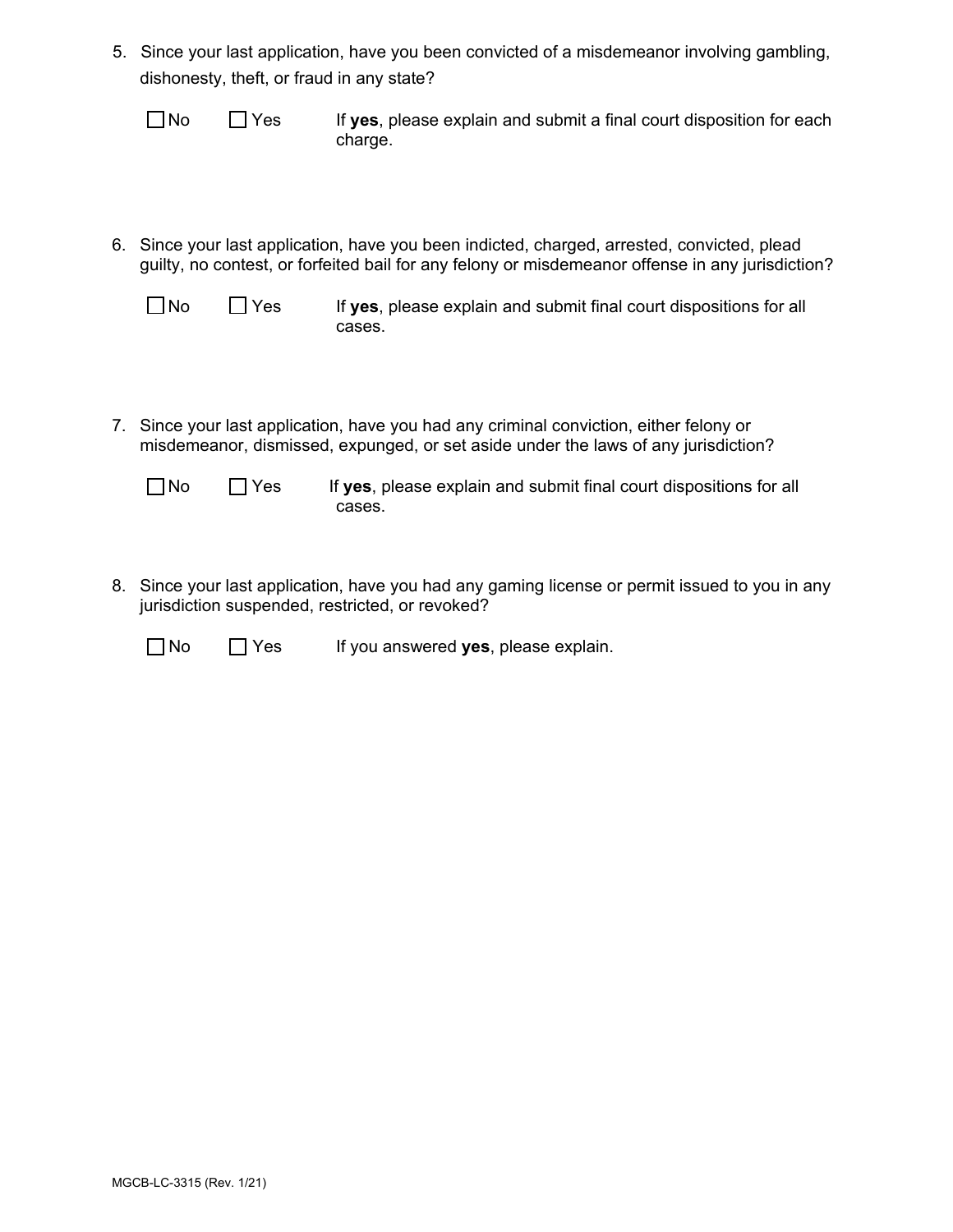## **ATTACHMENT A**

### **APPLICANT VERIFICATION**

I complete the individual responsible for submitting this renewal application.

I acknowledge that the Michigan Gaming Control Board may require supplemental materials in order to carry out its statutory duties. I hereby agree to submit information, documents, and materials as requested by the Board.

I acknowledge that issuance of a license is a privilege, and that I have the responsibility to prove that my suitability as to character, reputation, integrity, and responsibility to be licensed. I accept any risk of adverse publicity, public notice, notoriety, embarrassment, criticism, financial loss, or other unfavorable or harmful consequences that may occur in connection with or as a result of information submitted to the Board with the license application or from the Board's request under the Acts and rules. I expressly waive any claim for damages as a result thereof.

I acknowledge that I am under a continuing duty to promptly disclose to the Board any changes in the information provided in the application and requested materials submitted to the Board. To comply with this requirement, I must submit a letter to the Board stating the changes and reference the specific question(s) within the application to which the changes pertain.

I acknowledge that while applying for, or holding a license under this act, I must disclose to the Board and its agents, confidential records, including tax records held by any federal, state or local agency, credit bureau or financial institution. I acknowledge and give consent to the Board and its agents to review and inspect the tax records under the Revenue Act 122 of 1941 (as amended).

I affirm, under the penalties of perjury, that the information set forth in this document is true and complete, to the best of my knowledge

IN WITNESS WHEREOF, I have executed this instrument at the City of \_\_\_\_\_\_\_\_\_\_\_\_\_\_\_\_\_\_\_\_,

State of \_\_\_\_\_ on this \_\_\_day of\_\_\_\_\_\_\_\_\_\_\_\_\_\_\_\_\_\_\_ \_\_, 20 \_\_\_\_.

\_\_\_\_\_\_\_\_\_\_\_\_\_\_\_\_\_\_\_\_\_\_\_\_\_\_\_\_\_\_\_ Applicant's Signature

\_\_\_\_\_\_\_\_\_\_\_\_\_\_\_\_\_\_\_\_\_\_\_\_\_\_\_\_\_\_\_ Applicant's Printed Name

Before me, a Notary Public in and for said county and State, the above person personally appeared and acknowledged the execution of this instrument as his or her voluntary pologically appointed and and and Notary Seal, this \_\_\_\_ day of \_\_\_\_\_\_\_\_\_\_\_\_\_, 20\_\_\_\_.

 $\_$ Notary Public, (Signature)

Notary Public, (Printed Name)

\_\_\_\_\_\_\_\_\_\_\_\_\_\_\_\_\_\_\_\_\_\_\_\_\_\_\_\_\_\_\_ My commission expires: